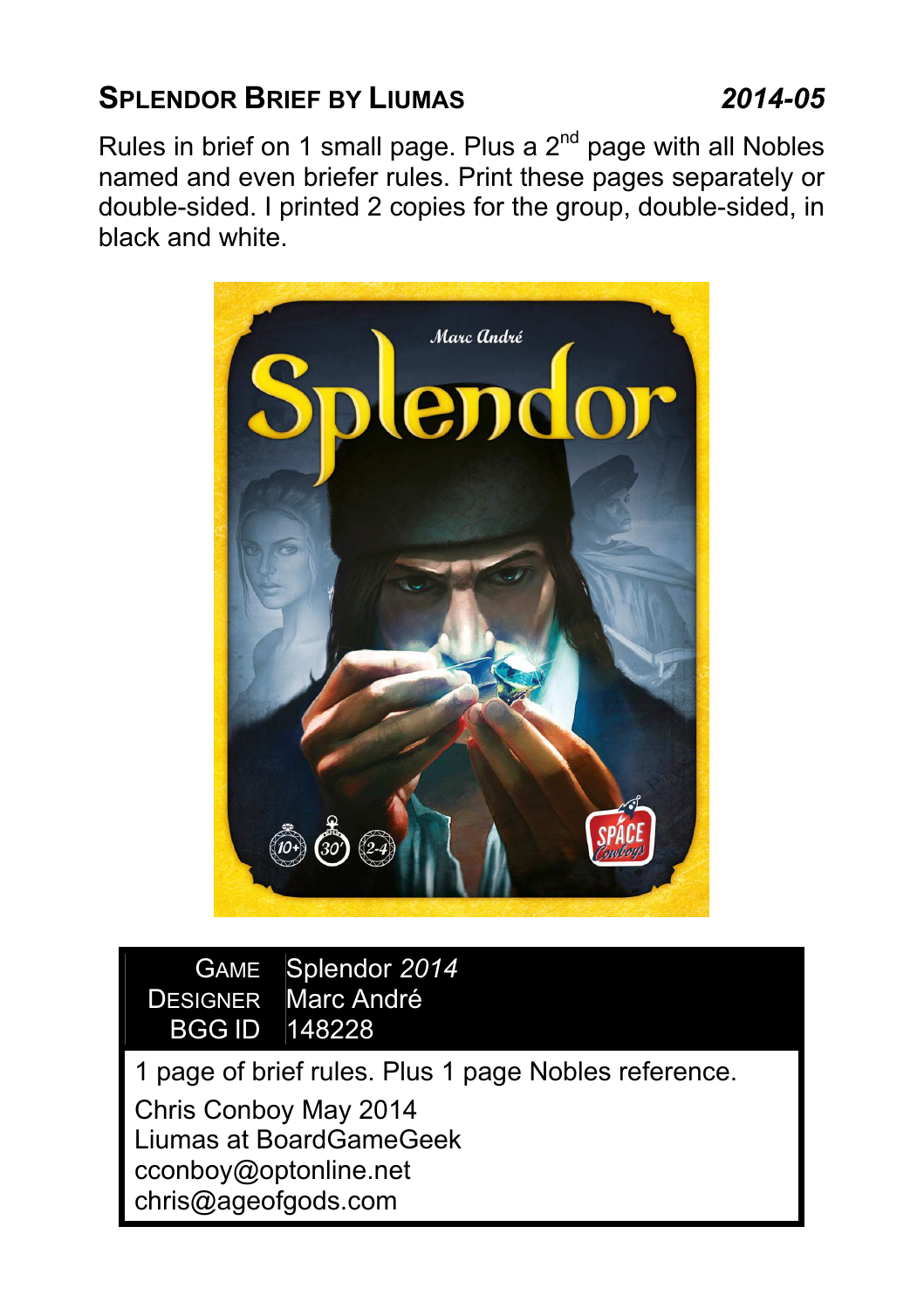# SPLENDOR BRIEF 2-4 players, 45 min

## COMPONENTS

10 Noble Tiles: All worth 3 VP at game end. 90 Cards: 40 Level 1, 30 Level 2, 20 Level 3. 40 Gem Discs: 5 Gold, and 7 each of Diamond, Sapphire, Emerald, Ruby, Onyx. keep public

### SETUP random start player

- ◆ 3 Decks: Shuffle each deck, deal out a row of 4 cards from each.
- ◆ Noble Tiles: Shuffle, draw face up 1 more than the player count.  $3, 4, or 5$  tiles
- ◆ Gold & Gem Discs: Use all 5 gold. Gems... 2 players: 4 gems; 3 players: 5; 4 players: 7

## **TURN SEQUENCE** *clockwise in turn*

On your turn choose 1 of 4 actions.

- **O** Take 3 Gems of different colors. As many as possible if 3 colors not available.
- **2** Take 2 Gems of the same color. Color must have at least 4 gems available.
- ❸ Reserve 1 Card to your hand and take 1 gold.
- $\Theta$  **Buy 1 Card from the middle or from hand.**

Hold up to 10 discs at end of turn, including gold.

Claim 1 noble who matches your bonus gems.

## RESERVE 1 CARD

Take 1 gold and take into your hand any face up card from the center (or draw secretly from any deck). Can hold up to 3 hand cards and none can be discarded. Only take a gold if available. Refill row to 4 cards if its deck is not empty.

## BUY 1 CARD

Buy a face up or hand card. Spend it's number and type of gems (lower left circles). Use gold in place of any gem. Group bought cards by gem type, staggered so top VPs and bonus gem are visible. Refill rows to 4 cards if possible.

## BONUS GEMS card top right

Each bonus gem on a bought card counts as a gem disc of that type for purchasing a card.

### NOBLES keep face up

At end of turn claim 1 noble whose gems at least match your bonus gems. A claimed noble can't be claimed by another player.

GAME END chris conboy 2014-05

It's the final round when any player achieves 15 VPs. Finish the round. Player with the most VPs among their nobles and bought cards wins! **Tie Break: Fewest bought cards.**